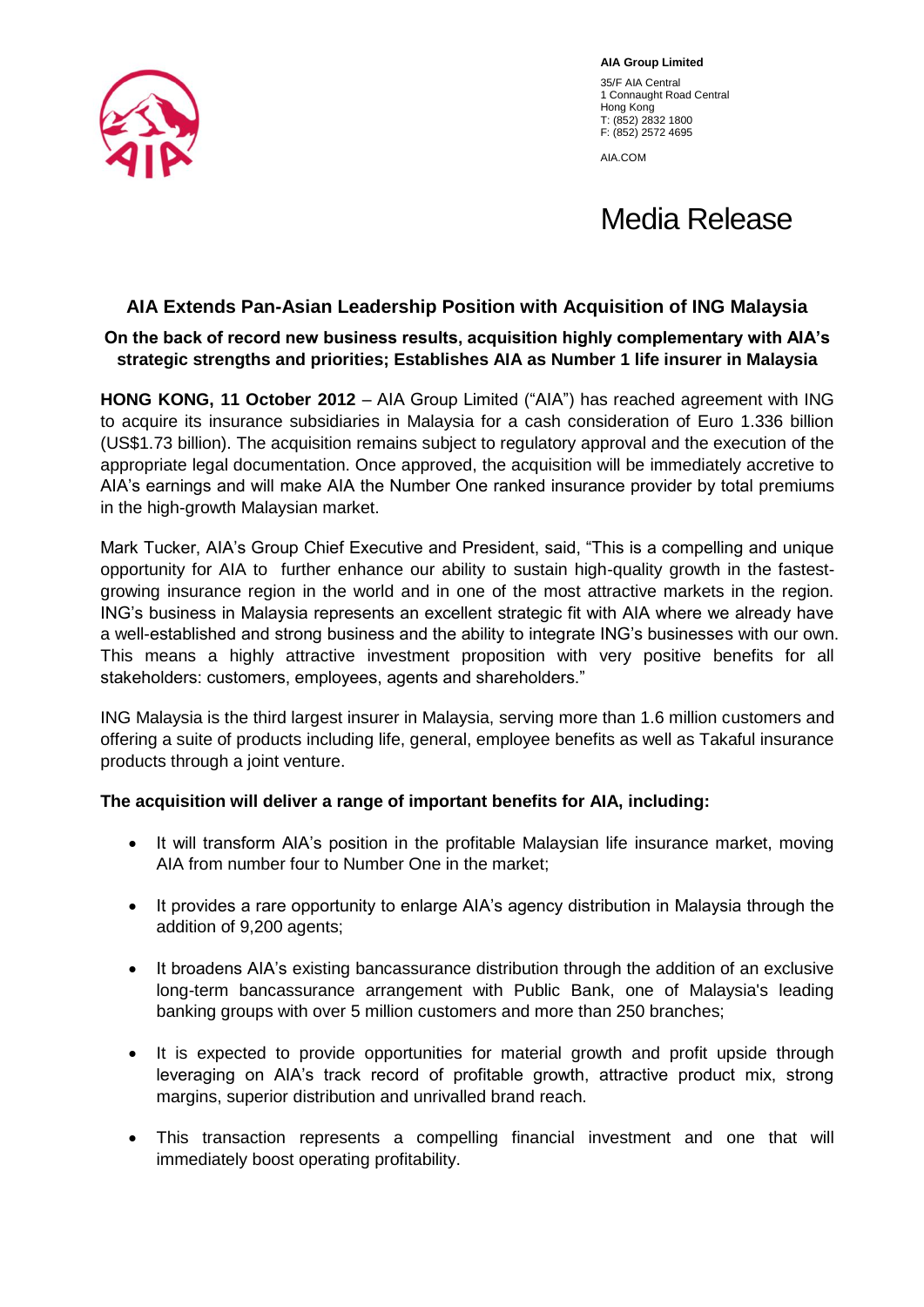### *AIA Extends Pan-Asian Leadership Position with Acquisition of ING Malaysia Page 2*

The acquisition will be funded through an efficient combination of internal cash resources and external debt financing that will retain AIA's existing strong financial position.

The parties are working towards completion by the first quarter of 2013.

The announcement of the acquisition of ING's Malaysian business coincides with the reporting of AIA's third quarter new business highlights. AIA continues to achieve record value of new business (VONB) with a 22 per cent increase in VONB to US\$300 million.

"As our third quarter results clearly demonstrate, AIA continues to achieve profitable growth momentum driven by the scale of our franchise, our leading brand, our premier agency, high quality workforce and sole focus on Asia, the most dynamic economic growth region in the world. In that context, this acquisition will enable a step-change in the scale and reach of our important business in Malaysia as we become the largest life insurer in one of South East Asia's most attractive growth markets. In doing so, we will extend AIA's Pan-Asian leadership position, taking us to number one position in seven growth markets in Asia," Mark Tucker added.

- End -